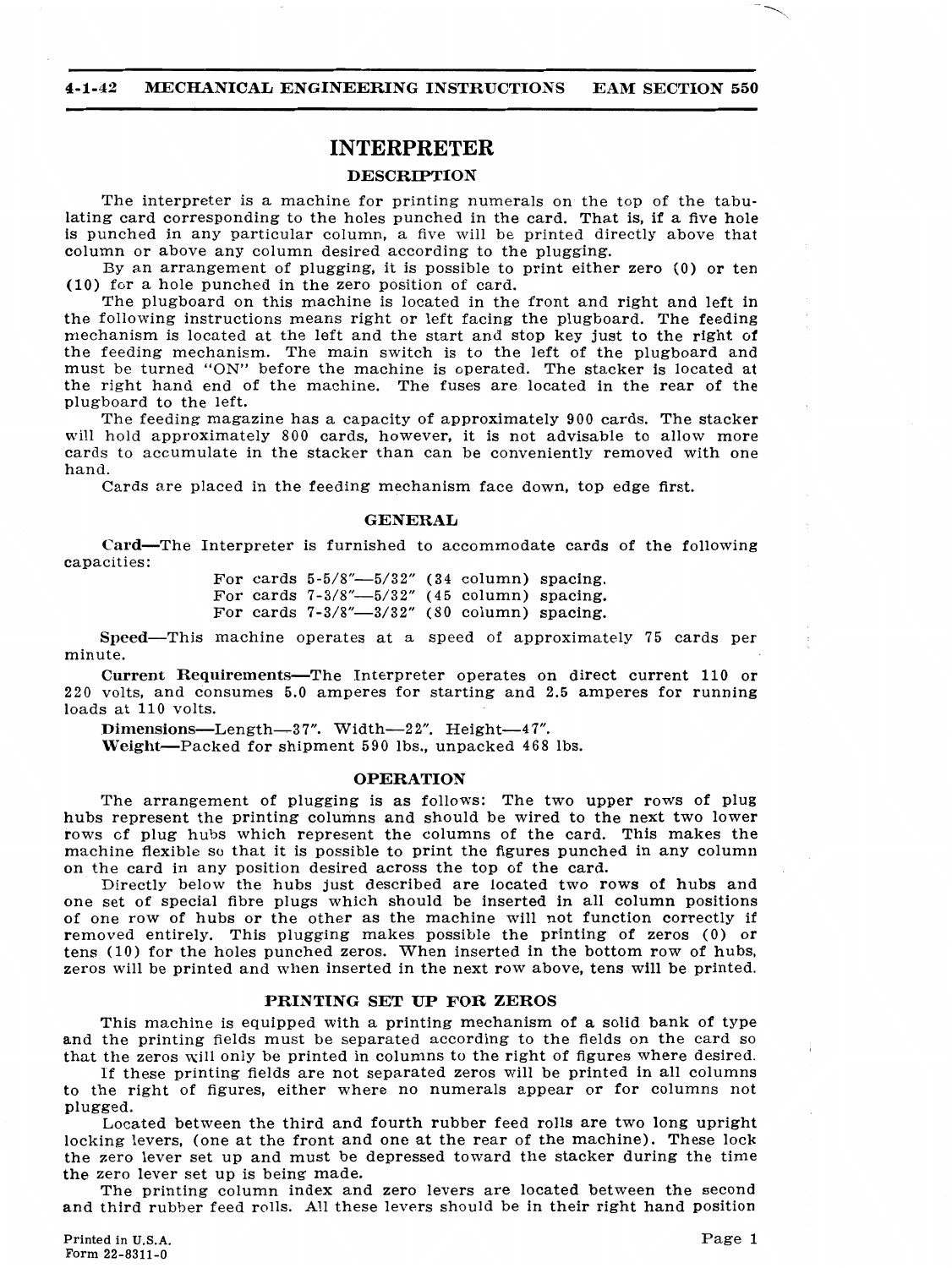#### **4-1-43 CHANICAL ENGINEERING INSTRUCTIONS EAM SECTION 550**

toward the stacker with the exception of the levers for the first column of each field and they should be to the left toward the feeding mechanism.

After the set up has been completed place the cards in the feeding mechanism and depress the start key. The information punched in the fields of the card will then be printed directly above that field or above another field if desired and then placed into the stacker face down.

#### **CYCLE OF OPERATION**

To make zero lever set up proceed as follows: Move the locking levers located between the third and fourth feed rolls toward the stacker and move the individual zero lever for the first column of each field to the left or toward the feeding mechanism. That is, if one field occupies column 15 to 20, move column 15 zero lever toward the feeding mechanism which would prevent the preceding field carrying zeros into the field occupied by columns 15 to 20. After set up has been completed release the locking levers making sure they return to their extreme left hand position to lock the zero levers.

It is not possible to suppress the printing of zeros in single column fields where a number of single column fields are adjacent.

As the card starts under the brushes, the printing crosshead starts forward. The printing crosshead is operated by a second internal cam and timed so that the type bar stop pawls overlap the type bar teeth **1/32"** when contact is made thru the corresponding punched holes in the card.

Two card feed knives oscillate by means of an internal cam driven from the worm gear housing. These feed knives pick a card from the bottom of the pack in the magazine and carry it to the two sets of feed rolls which serve to carry the card thru a contact roll feed. As the card passes thru the contact roll feed, contact is made thru the punched holes. This forms a means of completing the circuit thru the print magnets.

As the card leaves the second set of feed rolls, it is advanced by two large feed rolls, operating against two small idler feed rolls. The large feed rolls are operated by an intermittent gear. The card advances until the top of the printing position is directly under the center of the platen roll and then stops. The crosshead is at this time at its extreme forward position and at rest. This external cam is also operating on the same shaft as the crosshead internal cam. This external cam is for tripping the printing hammers. It is so timed that the hammers trip when the crosshead and the card are at rest, or immediately after the intermittent feed rolls stop. The hammer trip cam is also designed so that it positively pulls the hammers away from the type tails. Immediately after the hammers have been tripped, the Intermittent gear again operates to drive the large feed rolls and causes the card to go forward to the rubber feed rolls which carry it into the stacker.

The machine is driven by a  $1/4$  h.p. motor. The motor is connected to the drive shaft by a "V" belt. The drive shaft is provided with a clutch which prevents the machine from being turned backward.

The feed rolls are similar and driven in much the same manner as the feed rolls on the horizontal sorter.

The type bar stop pawls are unlatched to stop the travel of the type bar by the print magnet armatures. The print magnet armatures are attracted by the print magnets when they are energized by the circuits thru the punched hole in the card.

The worm housing is the main link in the drive mechanism. It contains two worms, two worm gears and intermittent gears. Attached to the one worm gear is a shaft on which is located three cams, **viz.** internal cam for operating the crosshead, external cam for tripping the printing hammers, and the external cam for operating the knockoff. The two contact cams are also located on this shaft. The other worm gear operates the internal cam for the card feed knives. The intermittent gears operate the large feed rolls which interrupt the travel of the card during the time the hammers are tripped.

#### **DRIVE**

#### **INDEX**

The outside perimeter of the internal cam for driving the card feed knives

**Page 2**  $\blacksquare$ 

I

!<br>|<br>|  $\mathbb{I}$  $\mathsf{I}\hspace{-0.75ex}\rule{0.7ex}{.1ex}\hspace{-0.75ex}\mathsf{I}$ 

The main drive shaft is connected to the feed roll worm by helical gears.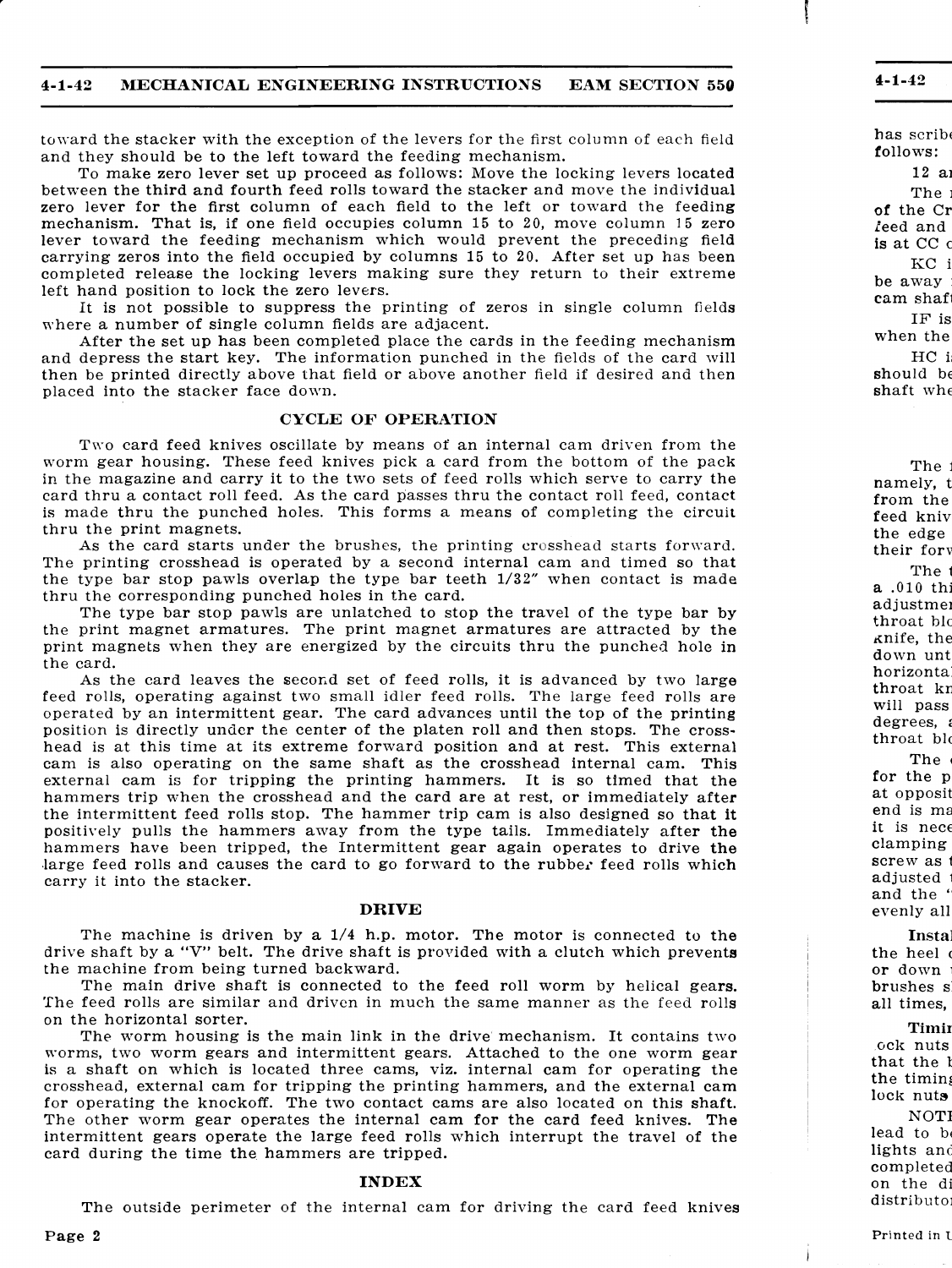#### **4-1-42 MECHANICAL ENGINEERING INSTRUCTIONS EAM SECTION 550**

has scribed on it marks which make a very effective index. The markings are as follows:

12 and CC which coincide, 11, 10, 1, **2, 3,** 4, 5, 6, 7, 8, 9, KC, KF and HC.

IF is for the intermittent feed timing. The intermittent feed roll should stop when the pointer is on the IF position of the index.

The numbers are for the diffrent positions on the card. CC is for the timing of the Crosshead cam. The hole in the crosshead cam should be away from the Ieed and in a horizontal plane with the center of the cam shaft when the pointer is at CC on the index.

KC is for timing the knockoff cam. The hole in the knockoff cam should be away from the feed and in a horizontal plane with the center of the knockoff cam shaft when the pointer is at KC on the index.

HC is, for the timing of the hammer cam. The top of the hammer trip cam should be toward the stacker and in a horizontal plane with the center of the shaft when the pointer is at HC on the index.

#### **FEEDING MECHANISM**

The feed of this machine is very similar to the feed of the Horizontal Sorter, namely, two card feed knives oscillate by means of a crank shaft to pick a card from the bottom of the stack and carry it forward to the feed rolls. The card feed knives should be timed so that there is **2-23/32"** from the card feed knife to the edge of the first feed roll at **"2"** on the index. Obviously the knives are on their forward stroke and the back lash is removed.

**Installing New Set of Brushes—Install each brush for**  $1/8$ **" projection from** the heel of the brush to the face of the brush plate. Move the brush holder up or down until the brushes line up with the scribed line on the brush plate. **The**  brushes should remain in alignment with the scribed line on the brush plate at all times, the card is then timed to the brushes.

**Timing Card to the Brushes—Loosen the card feed knives connecting link** ~clc nuts and adjust the connecting link until the card knives feed the card so that the brushes make contact 1/32" before the scribed line on the index. Check the timing of the brushes with a card punched **"1"** in all columns and make sure lock nuts are tightened after the correct timing has been obtained.

The throat knife and throat block should be adjusted so that an .00S and not a .010 thickness gauge will pass through the opening three ways. To obtain this adjustment proceed as follows: Raise the throat knife slightly and move the throat block until its point is directly in line with the outside surface of the throat knife, then tighten the throat block adjusting screw. Next move the throat knife down until the .008 and not the .010 thickness gauge will go through the opening horizontally. Then set the throat knife adjusting screws. If the throat block and throat knife has been properly set, the .008 and not the .010 thickness gauge will pass through the opening (1) horizontally, **(2)** at an angle of about 30 degrees, and **(3)** should follow through when held down on the radius of the throat block.

The card feed knives are adjustable and should be set evenly on each side for the projection of .004 to .0045. A gauge is provided with two notches in it at opposite ends, one notch is marked "Go" and is cut .0045 deep and the opposite end is marked "No Go" and cut .004 deep. When adjusting the card feed knives it is necessary to first remove the card magazine guides and then loosen the clamping screws that hold the knife in place and turn in or out on the adjusting screw as the case may be to raise or lower the feed knife. If the knife is properly adjusted the "Go" end of the gauge will pass over the feed knife on either side and the "No Go" end will not pass over the projection. The knife must project evenly all the way across and it is obvious that both knives must be adjusted alike.

NOTE: Place one lead of the test set on the impulse distributor the other lead to be connected to a brush plughub. Turn the machine until the test set lights and check each brush position at this pcint. All brush circuits must be completed at 1/32" before the scribed line on the index. Check the breaking point on the distributor and see that all brush circuits are still complete after the distributor brushes have passed the corresponding segment.

Printed in U.S. A<sub>-</sub>  $\angle$  Page 3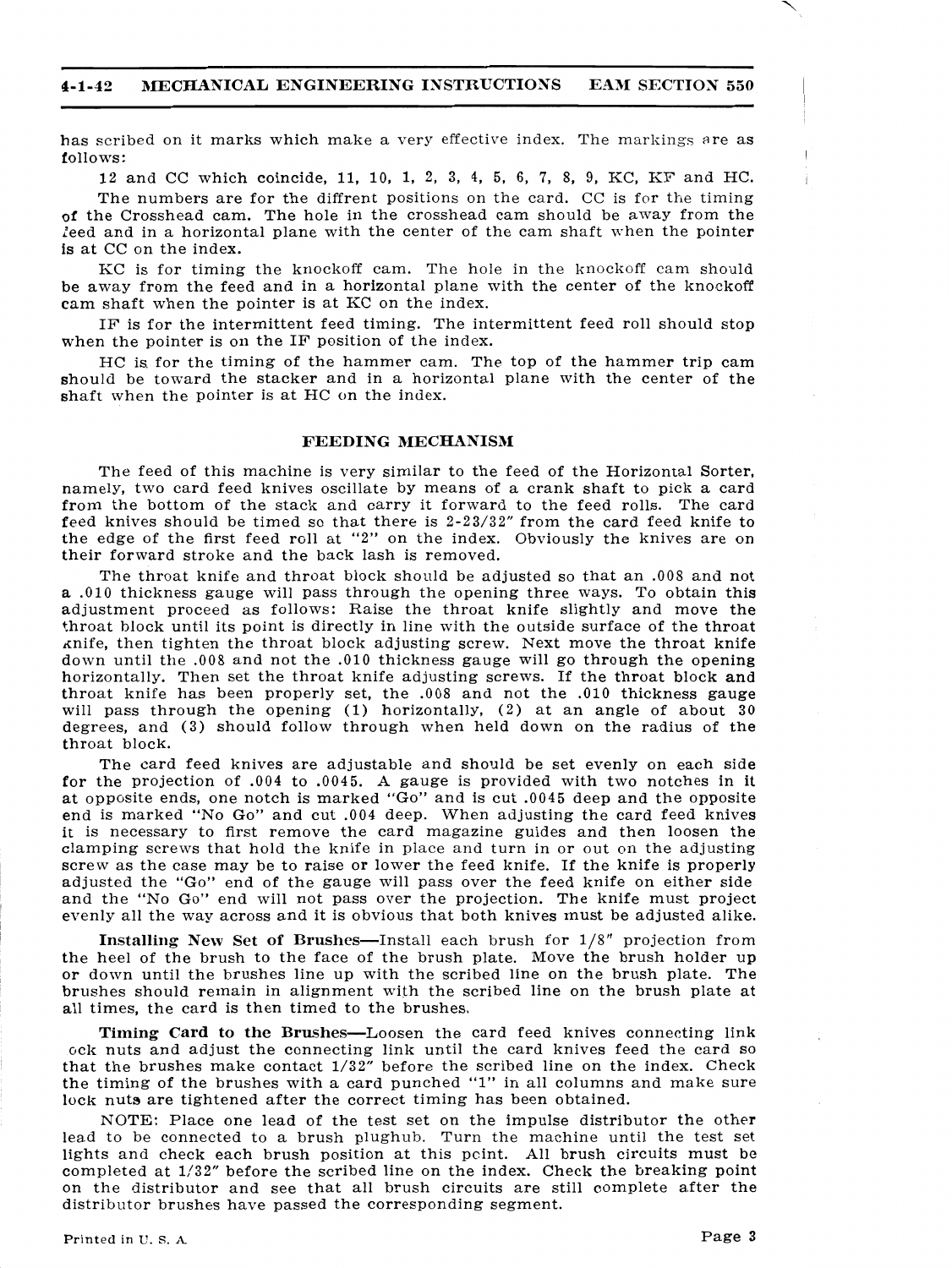--

#### **4-1-42 BKECHANICAL ENGINEERING INSTRUCTIONS EAM SECTION 550**

#### **CARD GUIDE SLIDE ADJUSTMENTS**

The upper card guide slide or contact roll is not adjustable up or down **but**  the previous adjustment of lower card guide slide should be checked with **the ,012"** and **.020"** thickness gauges. The .012" thickness gauge should pass between both the card guides and contact roll with medium tension and the **.020"** gauge should not pass between the contact roll and the lower card guide plate.

The lower guide slide or brush plate should be adjusted up or down until the brush plate is in the proper relation to the center of the feed rolls as follows. Loosen the two screws which hold the adjustable brackets and move in elongated holes until the brush plate lines up perfectly with the center of the upper **and**  lower feed rolls.

The lower card guide slide (brush plate) should be adjusted laterallv so that the brushes line up with the punched holes in the card as follows:

Adjust the stacker so the top of the cards will remain approximately  $1-1/2"$ below **the card** line at all times.

Located one on either side of the feed castings are two headless set screws which turn against the adjustable card guide brackets, and moves the lower card guide laterally to the front or rear. Adjust by loosening one and tightening the other until the brushes are in alignment with the punched holes in the cards. Before making this adjustment make sure that the punched holes on the card are in correct registration with the card gauge.

The ribbon feed mechanism is standard except that the feed pawl is now advanced by an eccentric attached to a worm gear. The worm gear is the same as the feed roll worm gear and operates from the same shaft. In this way the ribbon is positively advanced each cycle. The ribbon feed drive gear should be timed so the ribbon is at rest when the hammers trip.

#### **INTERMITTENT FEED ROLLS**

Adjust the tension of the upper feed rolls or idler rolls which operate against **the** large intermittent rolls to have a medium and even tension so that the **cards**  will feed straight.

#### **RUBBER FEED ROLLS**

Adjust the rubber feed roll tracks by loosening the holding screws **and**  adjusting the stop screws until the cards feed straight and are not marked by the tracks. These should be adjusted very carefully and accurately.

#### **STACKER**

4. Adjust the knockoff bar backstop screw so that when released in its normal position there will be a clearance of 1/16" between the knockoff bar and the stop pawl latches.

#### Page 4

#### **PLATEN**

The platen is of the cylindrical form **and** loose to revolve with the card so that each impression will be in a different position. Check to see that the platen is free from any binds.

#### **RIBBON FEED MECHANISM**

#### **PRINT MAGNET UNIT**

This unit is arranged with 45 stop pawls in one solid bank. The stop pawls and latches are positively returned to their latching position by a mechanical relatch and knockoff bar at the end of the printing cycle. The adjustments are as  $\blacksquare$ 

1. Adjust the turn buckles so that there will be **.010"** to **.015"** preferably <sup>I</sup>

.010" clearance between the stop panrls and latches when the armatures **are**  attracted **and** back lash taken out of the pull rod.

2. Adjust by bending the armature tips until the stop pawls overlap its latch **.020"** to .025" preferably .020" when the stop pawls are latched.

**3.** The knockoff and relatch bars should be adjusted in relation to each other as follows: Adjust the eccentric studs (one on each side, two adjusting screws for each bushing) by loosening one screw **and** tightening the other so that when operated the relatch bar drives the **stop** pawls past their latching points **1/32"** and at this time the knockoff bar should **have** 1/64" clearance to the latches. Both bars should strike stop pawls and latches evenly all the **way**  across.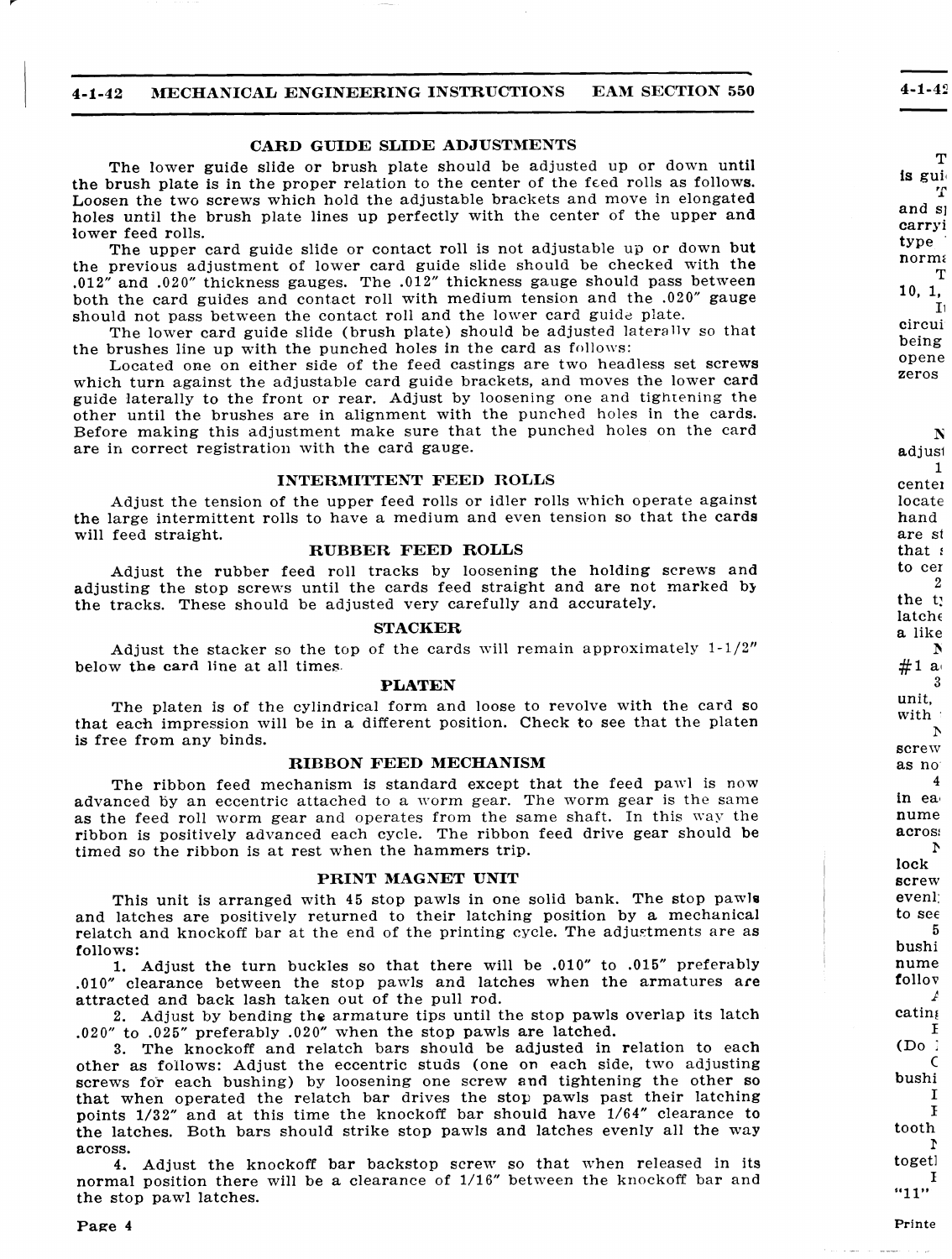-

#### **4-1-42 MECHANICAL ENGINEERING INSTRUCTIONS EAM SECTION 550**

#### **PRINT UNIT**

This unit oscillates each card cycle by means of a cam and levers. The unit is guided and held rigid by bearings sliding over stationary guide bars.

The type bars are driven in one direction by the type bar carrying pawl **and** springs until stopped by the stop pawls. When the type bars are stopped the **carrying** pawls are moved out of position and the carrying pawl slides over the **type** bar. Type bars are positively returned by the crosshead returning to its normal position.

The type bars are equipped with 13 type and one blank as follows: 12, 11, 10, 1, **2, 3, 4, 5, 6, 7,** 8, 9, 0, blank.

It will be readily seen that ten will be printed for a hole punched zero if a circuit is completed through the print magnet which is determined by the plugs being inserted in the second row of hubs from the bottom. If this circuit is opened at the zero position by the plugs being in the bottom of the plug hubs then zeros will be printed mechanically by the zero pawls.

#### **ADJUSTMENTS OF PRINTING LAP**

**Note:** These adjustments must be made in the following procedure or one adjustment will affect the adjustments previously made.

1. Remove the platen roll and bearings. Adjust the type to strike the center of the platen roll by tilting the magnet unit with four adjustable bushings located at the bottom. Lower the two left hand bushings and raise the two right hand bushings or vice versa he same number of turns **each** so that the type **bars**  are stopped with the center of type to be printed **3/8"** from the edge of casting that supports the bearings for the platen roll. Use straight edge and measure to center of type at both the front and rear of the printing unit.

NOTE: The locking levers (one at the front and one at the rear) which lock the zero pawls set up should be adjusted by loosening the two holding screws in each lever and move in elongated holes until the locking bars **rest**  evenly against the zero pawl levers all the way across and at both ends. Check to see that the locking levers do not touch feed rolls.

5. The printing crosshead is driven by two links in which are eccentric bushings determining the overlap of **the** stop pawls and type bar teeth at the <sup>I</sup>numerical line on the index. These eccentric bushings should be adjusted **as** 

follows:

A. Loosen the large pivot screw set screw on the under side of the reciprocating bearings so that the pivot screw may be loosened.

**2.** Move the magnet unit up or down for a clearance of **.010"** to **.0'15"** between **the** type bar teeth and the stop pawls even all the way across when they **are**  latched. This is obtained by turning all four bushings in the same direction with a like number of turns.

**Note:** This adjustment must be made very carefully so that it will not disturb #I adjustment,. . . . . **3.** With the adjustable bushings on the front side plate of the magnet

unit, move the magnet unit to the front or rear so that the stop pawls line up with the type bars when looking down from the top.

NOTE: After making adjustments **1, 2,** and **3** loosen the magnet unit holding screws and check to see that when tightened the bushings are adjusted evenly so as not to twist or bind the magnet unit.

I 4. Move the zero stop pawls in elongated holes by loosening the two **screws** in each end of the assembly until the zeros are printed in alignment with the numerals. Test by punching a card alternating eights and zeros all the **way**  across.

B. Loosen the large pivot screw until the eccentric bushings are accessible. (Do Not Remove Entirely).

*C.* Loosen the two eccentric bushing locking screws so that the eccentric bushings may be adjusted.

D. Turn the machine to **"5"** on the index.

E. Adjust the eccentric bushings so that the stop pawls overlap the **#5**  tooth on the type bar **1/32" with** the **high side of both eccentrics together.** 

NOTE: Check to see that both of the eccentrics are adjusted evenly and together so that the printing crosshead will not bind on the guide rods.

F. Check the stop pawls for 1/32" overlap on **the** type bar teeth at both **"11"** and "8" the same as at **"5"** on the index.

**Printed in U. S. A. Page 5**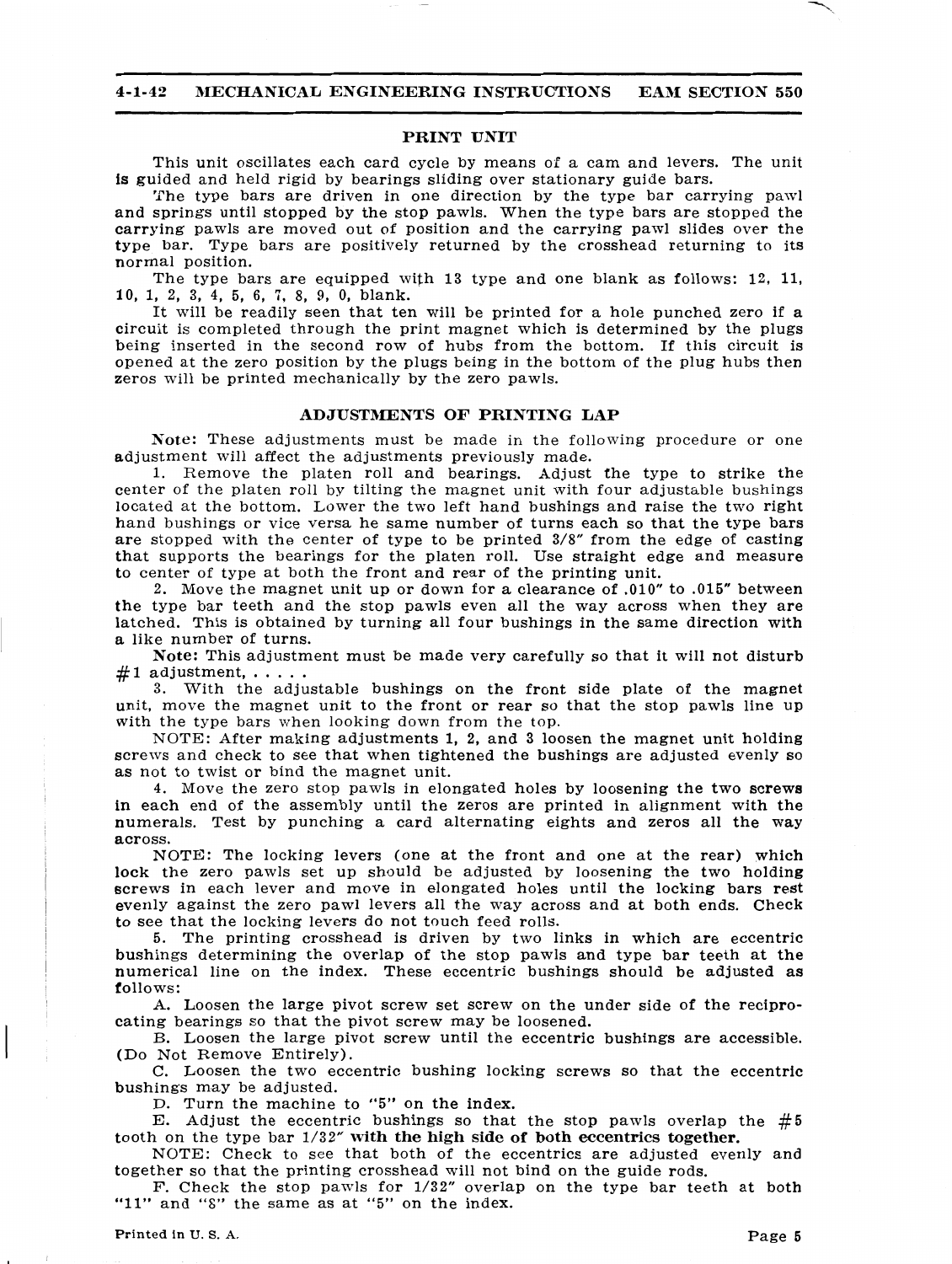### - -- - **4-1-42 AMECHANICAL ENGINEERING INSTRUCTIONS EAM SECTION 550**

#### **ADJUSTMENT OF ARMATURE KNOCKOFF LEVER**

Adjust the pivot points of the knockoff lever up or down in the elongated holes so that the relatch bar will have sufficient travel on the **high** point of its **cam** to drive the stop pawls 1/32" past their latching points. At this same time check knockoff bar to see that it has 1/64" clearance to stop pawl latches **ancl**  does not bind.

The hammer bail trip is not adjustable for timing and needs never to be changed. The hammer bail springs are provided with links with four holes for adjusting. Set the links over the studs in one of these four holes until a good impression is obtained. Make sure both sides are adjusted to have the same tension.

#### **HAMMER BAIL AND SPRINGS**

**Motor Relay—This relay is adjusted to have .012" clearance between the** armature and cores when attracted and 1/16" air gap between the contact points when de-energized with heavy tension on the armature return spring.

#### **ADJUSTMENT OF RELAYS**

**Card** Lever Relay-This relay has standard adjustments, Namely: **.0** 12" clearance between armature and cores when attracted and **.0** 12" air gap between contact points when de-energized with medium tension on the armature spring.

The two impulse distributors are used for completing the circuits through the holes in the card. They are timed to complete the circuit just after the card brush makes contact through the hole in the card and to break the circuit just before the card brush leaves the hole in the card. The card brushes are timed 1/32" before line on index and impulse distributors at line on index. The brushes of impulse distributors are connected in series and must be timed with a **test**  light so that the arc will be equally distributed between the four brushes when the machine is in operation.

#### **TIMING OF IMPULSE DISTRIBUTORS**

In the other parallel circuit, a circuit is completed through the zero hole in **the card** and ten is printed.

The impulse distributors are driven so that they make two revolutions each cycle, one revolution on the cards and one between the cards. The card lever contact keeps the circuit open for one revolution of the impulse distributors.

#### **PURPOSE AND TIMING OF CAMS AND CONTACTS**

The purpose of the motor cam contact is to overlap the break in the card lever contact and is timed to break at **"5"** on the index. Standard **adjustments.** 

The purpose of the zero cam contact is to open the print magnet circuit during the time the card is under the brushes at the zero position to eliminate the printing of tens, elevens and twelves when not desired. Time so that contact will open approximately 1/4 point before "12"'on the index and close 3/4 point after **"1 0".** 

#### **WIRING DIAGRAM**

Figure 102179 is a complete wiring diagram of the Interpreter. There **are**  two relays in the machine, the motor series relay and the card lever relay. The motor series relay prevents starting the machine by any other method **than the** 

start key. The card lever relay contacts overlap the break in the cam contacts and keeps the motor running as long as the cards are feeding.

The printing circuit is very simple. It is as follows:

From one side of the line, card lever contact, impulse distributor, common contact roll, brushes, plugwires, resistance, print magnet and then through one **of**  the two parallel circuits, depending on whether the machine is **plugged** to **print**  zeros or tens. In one of these parallel circuits is a cam contact which opens **the**  circuit 3/16" before zero on the card or **10** on index and closes it 3/16" before **"2"** on index. When the machine is plugged to eliminate printing tens, **the** brush making contact through the zero hole will not complete its circuit as the cam contact is open, therefore the type bar will not stop at the 10 position **and** zero will be printed mechanically.

#### **Page 6**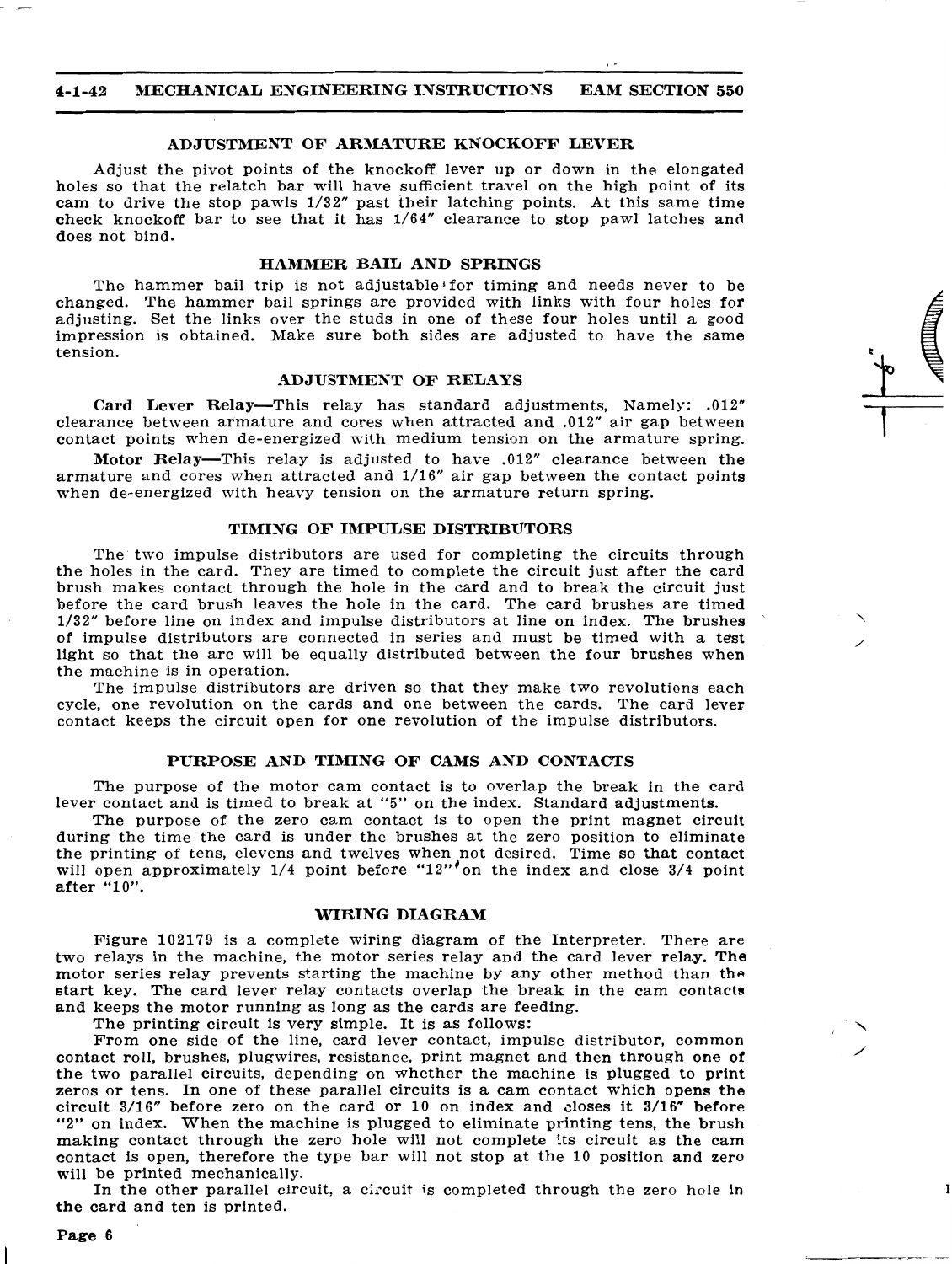

Printed in U.S.A.

#### **EAM SECTION 550**

Page 5-A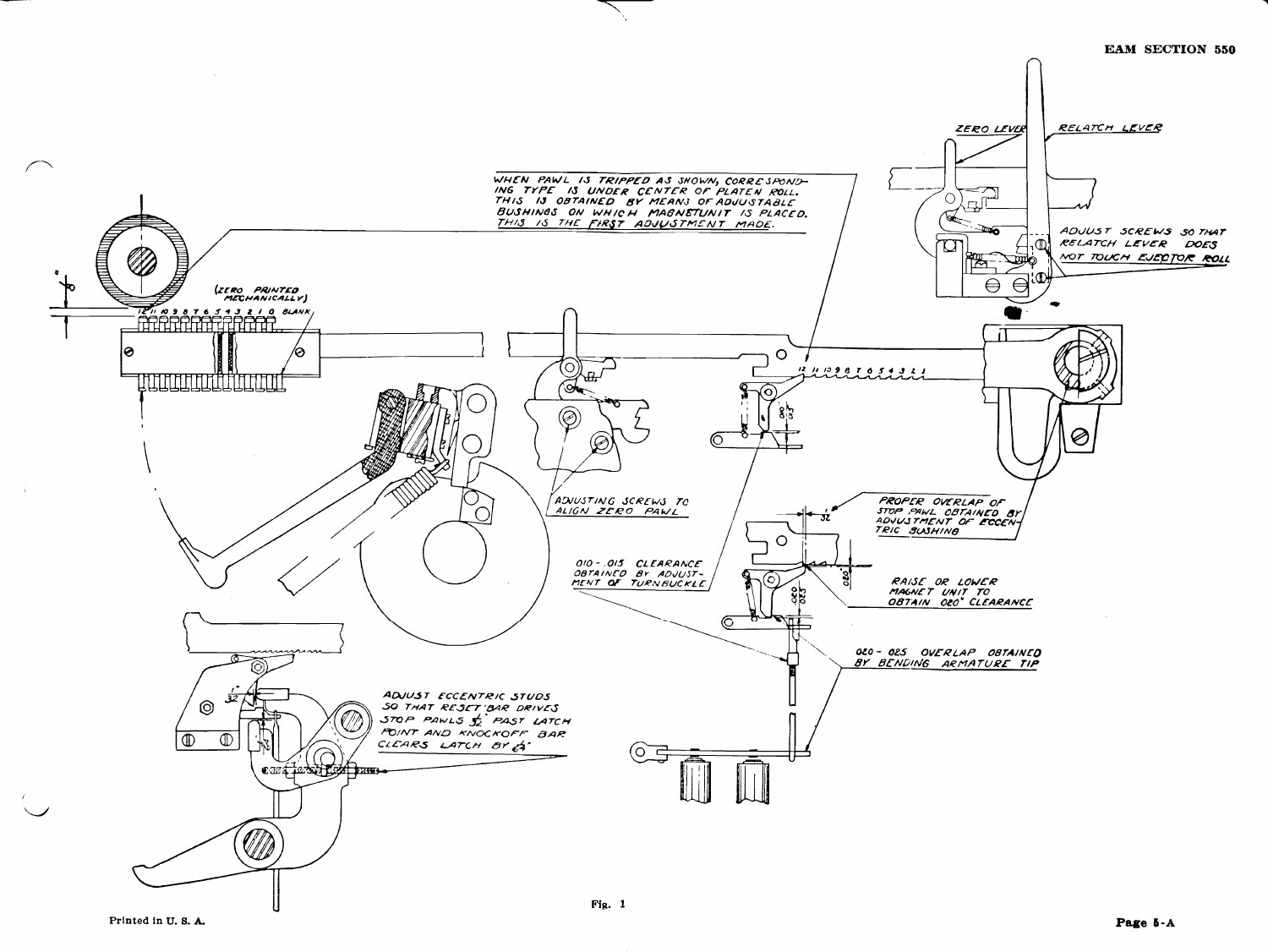## **OILING INSTRUCTIONS**  OILING INSTRUCTIONS

**filled** filled with bearing oil l. Crosshead<br>with bearing Crosshead bearings are **at** all times. **provided** with oil rvells and wicks. Keep oil wells and wicks. Keep oil wells

# **4-1 -42** 1 10 JERUAL BRUNDERN DREMA INSTRUME ET LE CEULUI DE SU MECHANICAL ENGINEERING **BKECCHAhTICAL ENGINEERING IXSTRUCTIONS EAM SECTION INSTRUCTIONS EAM** SECTION **550**



**Page** 

 $\rightarrow$ 

 $\mathbf{a}$ Ø  $\blacktriangleright$ 

Printed in